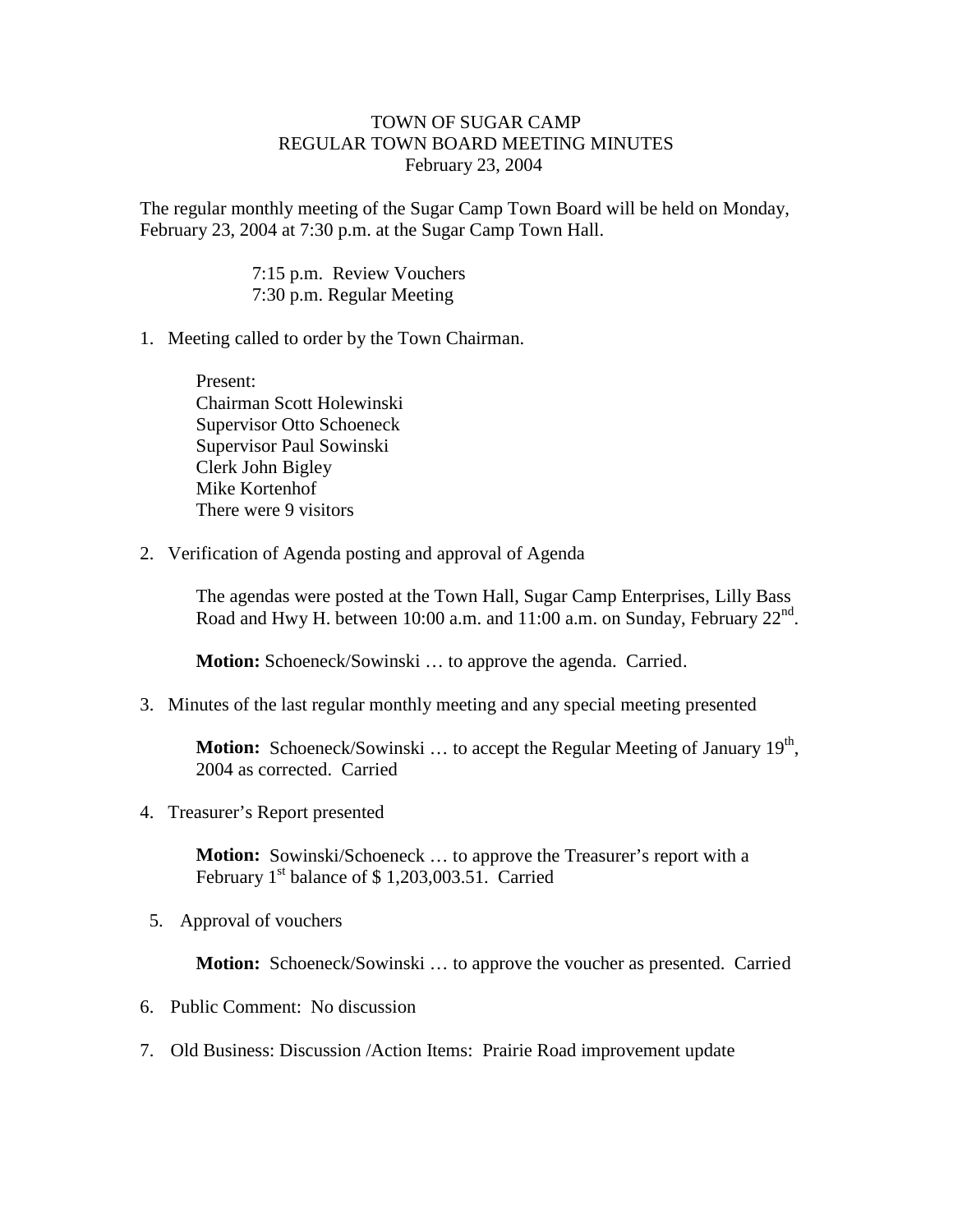A title search is being ordered and will include maps and copies of all property policies. Lisa is to call banks and the Local Government Investment Pool to get interest rates on \$60,000 over a 5 year pay-out period along with a breakdown of the yearly interest to be paid. The first loan payment should be made August  $15<sup>th</sup>$ , 2004.

Motion: Schoeneck/Sowinski … to approve proxy voting on the Prairie Road improvements at the Public Hearing to be held in April.

## 8. New Business:

- A. Clerks report- Discussion /Action Items:
	- 1. Darin Pagel, Northwinds Inspection LTD. Presentation on Uniform Dwelling Code.

Mr. Pagel presented to the Board his proposal as a contracted person to do building inspections, as mandated by the State, for the Town of Sugar Camp. Because this is an unfunded state mandate the cost of the inspections will be the responsibility of the building owner. The Town has until March  $15<sup>th</sup>$  to contract with a certified inspector or the state will take over the responsibility of hiring an inspector and bill the building owner. Though the Town will not make money from these inspections, the State will. The cost of inspections will be between \$300 and \$500. No decision was made; the Board will meet in special session to further discuss this issue.

**Motion:** Sowinski/Schoeneck … for the Town Board to meet in special session on March  $9<sup>th</sup>$  at 10:00 a.m. to further discuss and take action on this item. Carried

2. Open Bids for Air Ventilation System in Fire Barn:

Two bids were receive;

Bid 1 Hastings Air Energy - \$44,661 with a 4% prepay discount

Bid 2 Clean Air Concepts - \$33,206

**Motion:** Schoeneck/Sowinski … that Otto and Mike review the bid sheets for consistency with submitted bids. Otto is authorized to accept the most advantageous bid for the Township. Carried

- B. Board Members-Action / Discussion Items:
	- 1. Chairman Holewinski
		- a. Chairman's report